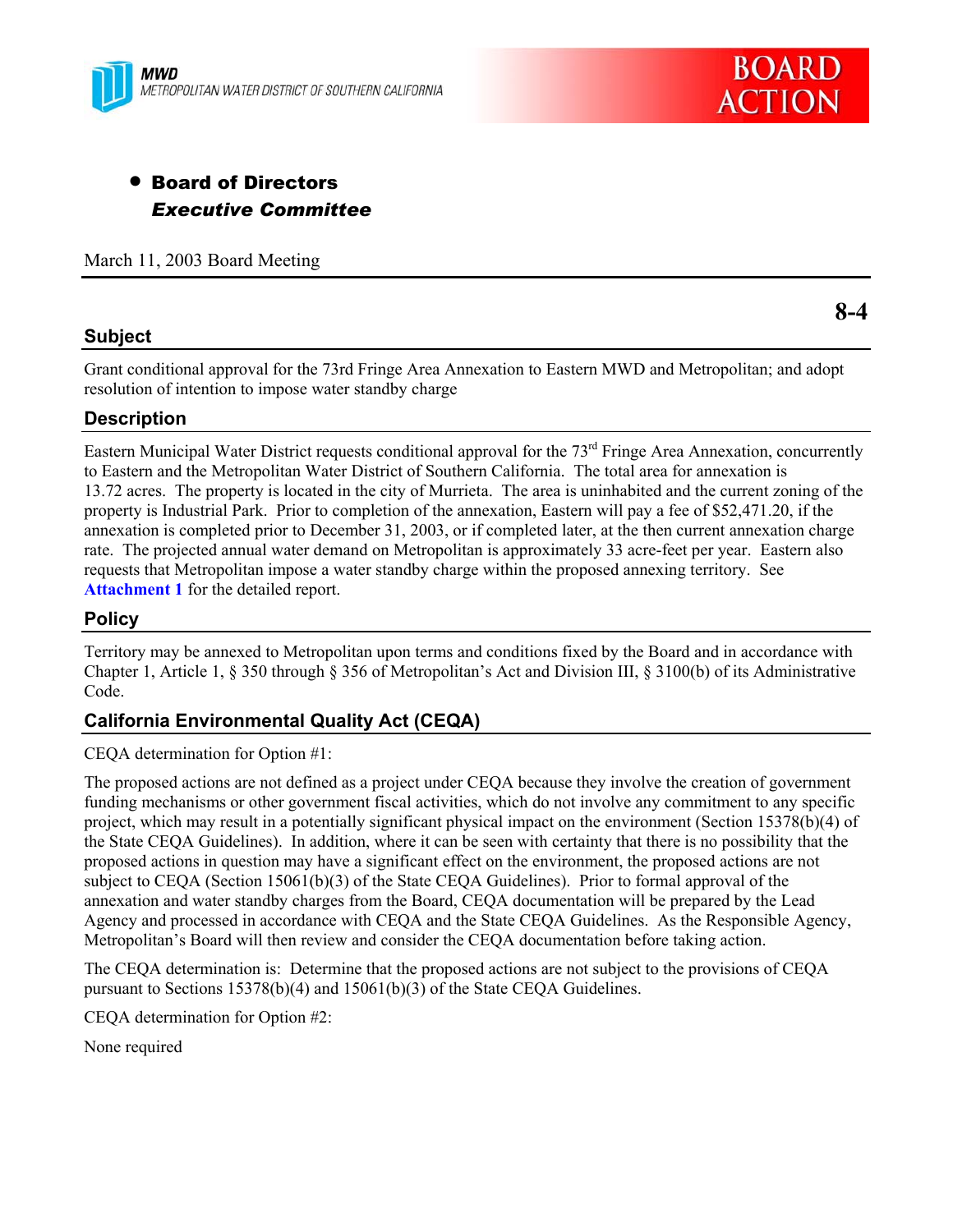## **Board Options/Fiscal Impacts**

#### **Option #1**

#### Adopt the CEQA determination and

- a. Grant conditional approval for the 73rd Fringe Area Annexation, concurrently to Eastern and Metropolitan, conditioned upon receipt in full of annexation fee of \$52,471.20 to Metropolitan if completed by December 31, 2003, or if completed later, at the then current annexation charge rate, and compliance with those terms and conditions fixed upon final request for approval pursuant to Administrative Code Section 3100 et seq. (**Attachment 1**);
- b. Approve Eastern's proposed Plan for Implementing Water Use Efficiency Guidelines (**Attachment 2**); and
- c. Adopt the Resolution of Intention to Impose Water Standby Charge within the proposed annexation territory, substantially in the form of **Attachment 3**.

**Fiscal Impact:** Receipt of annexation fee (\$52,471.20) and water sales revenue from newly annexed territory

#### **Option #2**

Decline 73rd Fringe Area Annexation **Fiscal Impact:** Unrealized annexation fees and water sales revenue from non-annexed territory

#### **Staff Recommendation**

Option #1

2/6/2003 *Roy L. Wolfe Date*

*Manager, Corporate Resources* 

2/16/2003 *Ronald R. Gastelum* 

*Chief Executive Officer* 

*Date*

**Attachment 1 – Detailed Report – Eastern 73rd Fringe Area Annexation**

**Attachment 2 – Plan for Implementing Water Use Efficiency Guidelines** 

#### **Attachment 3 – Resolution**

BLA #2091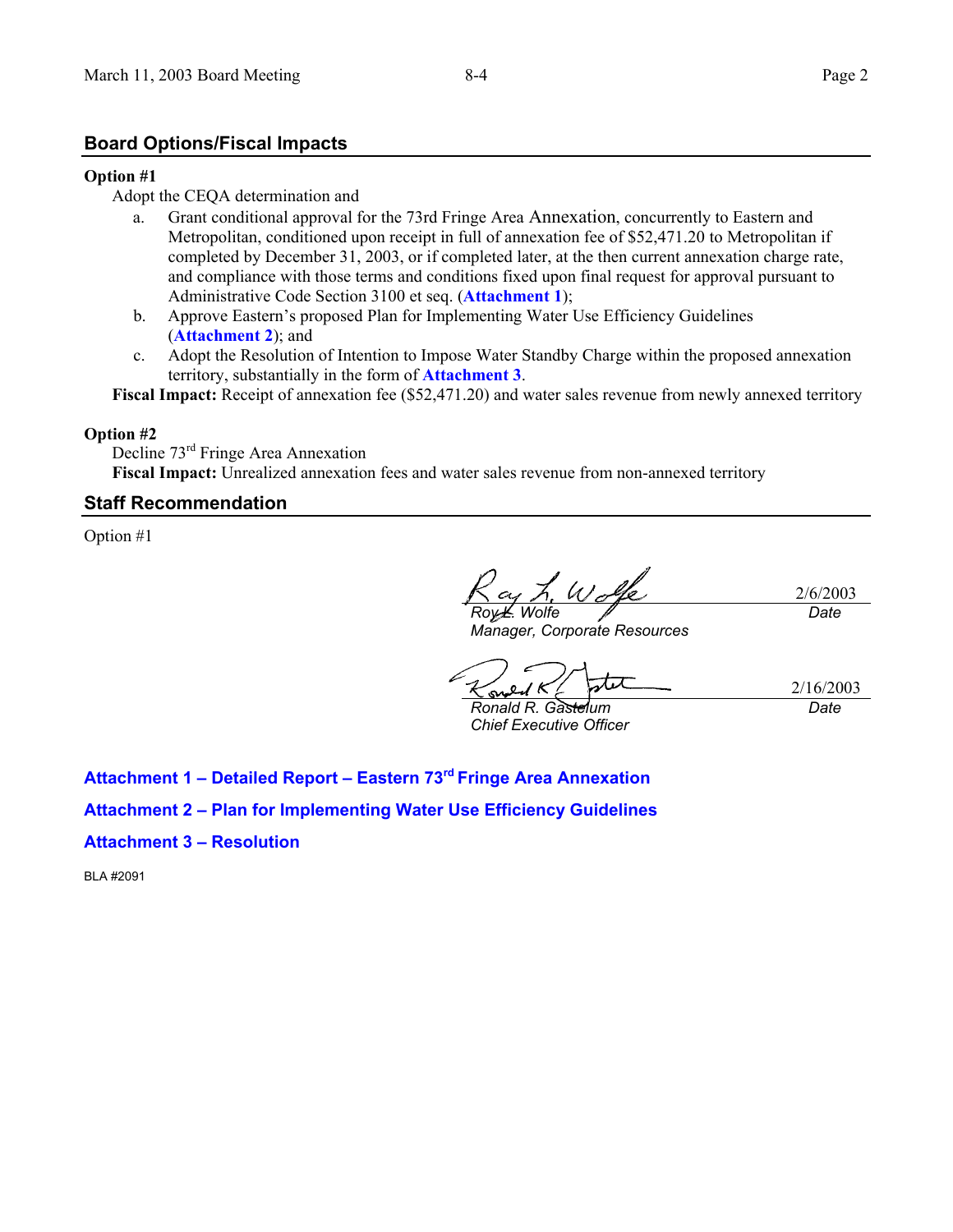# **Detailed Report**

# **73rd Fringe Area Annexation**

Eastern Municipal Water District has requested conditional approval for the  $73<sup>rd</sup>$  Fringe Area Annexation, concurrently to Metropolitan Water District of Southern California and Eastern. The 13.72-acre annexation territory, shown on the attached legal description and map, is located west of Jefferson Avenue at the intersection of Elm Street west of Interstate-215 in the city of Murrieta. The territory is currently vacant, although once annexed, the development plan consists of a small industrial/commercial center. It is anticipated that development will occur within the next two to five years. The total estimated water demand for this project is approximately 33 acre-feet per year. The supply will come from Metropolitan through Eastern.

Pursuant to Section 3107 of Metropolitan's Administrative Code, Eastern has submitted an acceptable Plan for Implementing Water Use Efficiency Guidelines for this project (Attachment 2).

The annexation charge has been calculated pursuant to Section 3300 of Metropolitan's Administrative Code. Utilizing the current rate of \$3,460 per net acre and the sum of \$5,000 for processing costs, the annexation charge is \$52,471.20, if completed by December 31, 2003. The \$5,000 processing charge has already been paid. If the annexation is completed after December 31, 2003, the annexation charge will be calculated based on the then current annexation rate.

Completion of this annexation will be subject to such terms and conditions as may be fixed by the Board in granting final consent to such annexation. Eastern has requested that Metropolitan impose water standby charges within the annexation territory at the rate of \$6.94 per acre or per parcel of less than one acre (the rate at which water standby charges are presently levied in other portions of Eastern). Under the requirements of Article XIII D of the California Constitution (Proposition 218), such charges must be treated as new assessments, subject to approval by the property owners in the area to be annexed through mailed ballot proceedings. Attachment 3 is the form of resolution of Intention to Impose Water Standby Charge, which, if adopted by the Board, will authorize the Executive Secretary to mail notices to the property owners. The notices to property owners will include ballots which the property owners will be asked to mark and return. Ballots will be tabulated at a public hearing on the assessments scheduled to commence on April 8, 2003, or such other date as the Board shall determine, and unless a majority of those ballots received from property owners (weighted according to the proportionate obligation of each property) protest the charges, imposition of the water standby charges in the annexed area may be considered by the Board concurrently with final approval of annexation.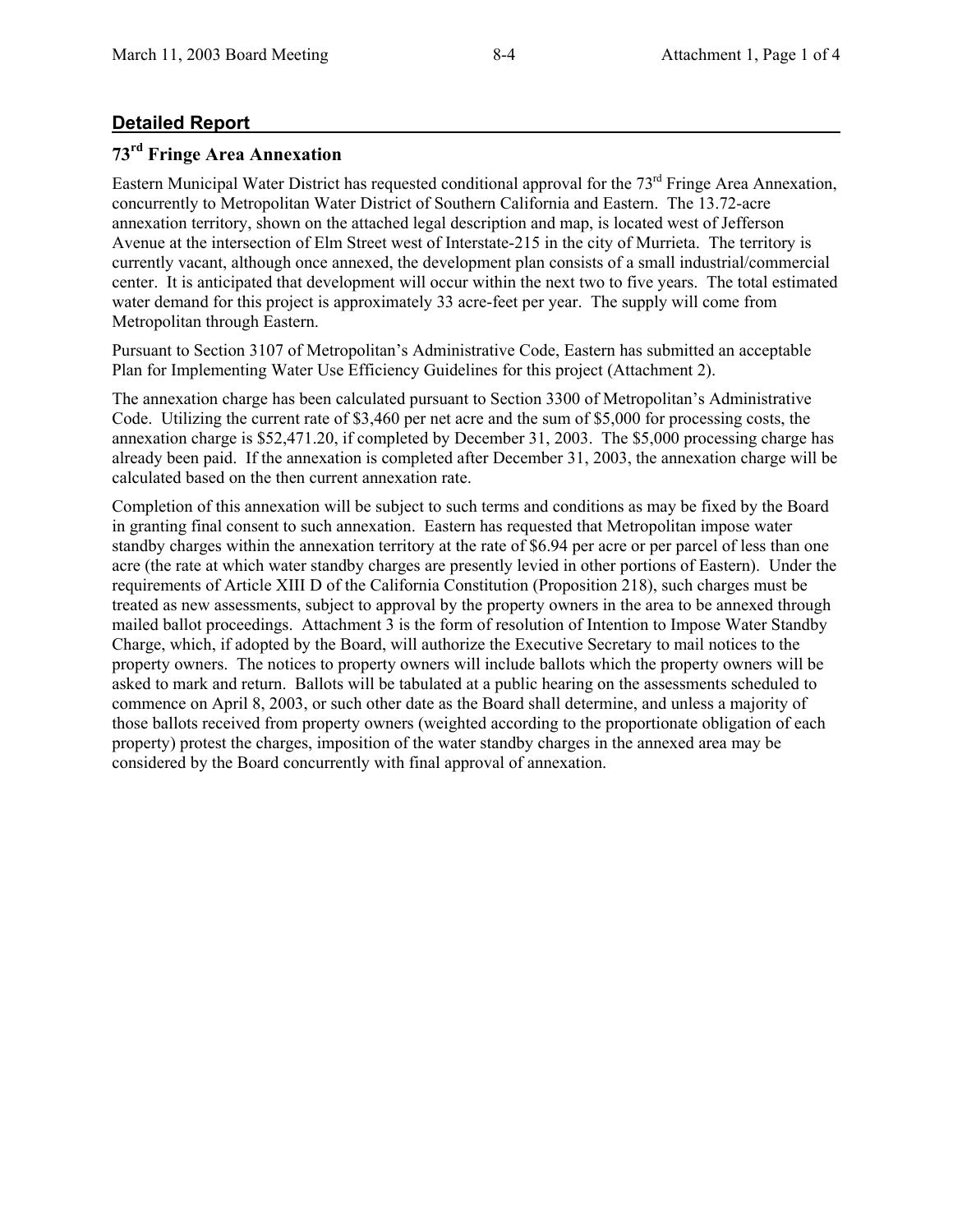#### **EXHIBIT "A"**

#### **LAFCO NO.**

#### RCWD ANNEXATION EXHIBIT

BEING THAT PORTION OF LOT 83 AND 84 OF THE MURRIETA PORTION OF THE TEMECULA RANCHO, AS SHOWN BY MAP ON FILE IN BOOK 8, PAGE 359 OF MAPS, RECORDS OF SAN DIEGO COUNTY, CALIFORNIA, LYING SOUTHWESTERLY OF THE SOUTHWESTERLY LINE OF LAND CONVEYED TO THE CITY OF MURRIETA. BY GRANT DEED. INSTRUMENT NO. 2001-035567, RECORDED JANUARY 26, 2001, OFFICIAL RECORDS OF RIVERSIDE COUNTY, CALIFORNIA,

BEING MORE PARTICULARLY DESCRIBED AS FOLLOWS:

BEGINNING AT THE MOST NORTHERLY CORNER OF SAID PORTION LOT 84, SAID CORNER BEING ON THE SOUTHERLY RIGHT OF WAY LINE OF JEFFERSON AVENUE AS IT NOW EXISTS, SAID CORNER ALSO BEING THE BEGINNING OF A NON-TANGENT CURVE CONCAVE NORTHERLY HAVING A RADIUS OF 1255.00 FEET AND A RADIAL BEARING OF NORTH 44°52'31" EAST;

THENCE EASTERLY ALONG SAID RIGHT OF WAY OF JEFFERSON AVENUE THROUGH A CENTRAL ANGLE OF 11°02'58". A DISTANCE OF 242.02 FEET:

THENCE CONTINUING ALONG SAID RIGHT OF WAY OF JEFFERSON AVENUE, SOUTH 56°10'26" EAST, A DISTANCE OF 344.87 FEET TO THE BEGINNING OF A CURVE CONCAVE SOUTHERLY HAVING A RADIUS OF 1145.00 FEET;

THENCE EASTERLY ALONG SAID CURVE THROUGH A CENTRAL ANGLE OF 08°08'24", A DISTANCE OF 162.67 FEET TO THE BEGINNING OF A COMPOUND CURVE WITH A RADIUS OF 1199.77 FEET:

THENCE EASTERLY ALONG SAID CURVE THROUGH A CENTRAL ANGLE OF 24°06'03", A DISTANCE OF 504.67 FEET TO THE SOUTHEASTERLY CORNER OF SAID PORTION LOT 83 OF MB 8/359;

THENCE LEAVING SAID RIGHT OF WAY OF JEFFERSON AVENUE ALONG THE SOUTHEASTERLY LINE OF SAID PORTION LOT 83, SOUTH 46°10'11" WEST, A DISTANCE OF 175.93 FEET TO THE BEGINNING OF A NON-TANGENT CURVE CONCAVE SOUTHEASTERLY HAVING A RADIUS OF 889.00 FEET AND A RADIAL BEARING OF NORTH 26°47'46" WEST;

THENCE WESTERLY ALONG SAID CURVE THROUGH A CENTRAL ANGLE OF 17°02'03", A DISTANCE OF 264.30 FEET;

**THENCE SOUTH 46°10'11" WEST, A DISTANCE OF 47.72 FEET TO THE SOUTHWESTERLY LINE** OF SAID PORTION LOT 83:

THENCE NORTHERLY ALONG THE SOUTHWESTERLY LINE OF SAID PORTION LOT 83 NORTH 42°14'50" WEST, A DISTANCE OF 728.07 FEET TO THE WESTERLY CORNER OF SAID PORTION

| <b>REVIEWED BY</b>                     |
|----------------------------------------|
| THE METROPOLITAN WATER                 |
| <b>DISTRICT OF SOUTHERN CALIFORNIA</b> |
| RIGHT OF WAY ENGINEERING TEAM          |
|                                        |
| DATE: 01-13-2003                       |
|                                        |

Page 1 of 2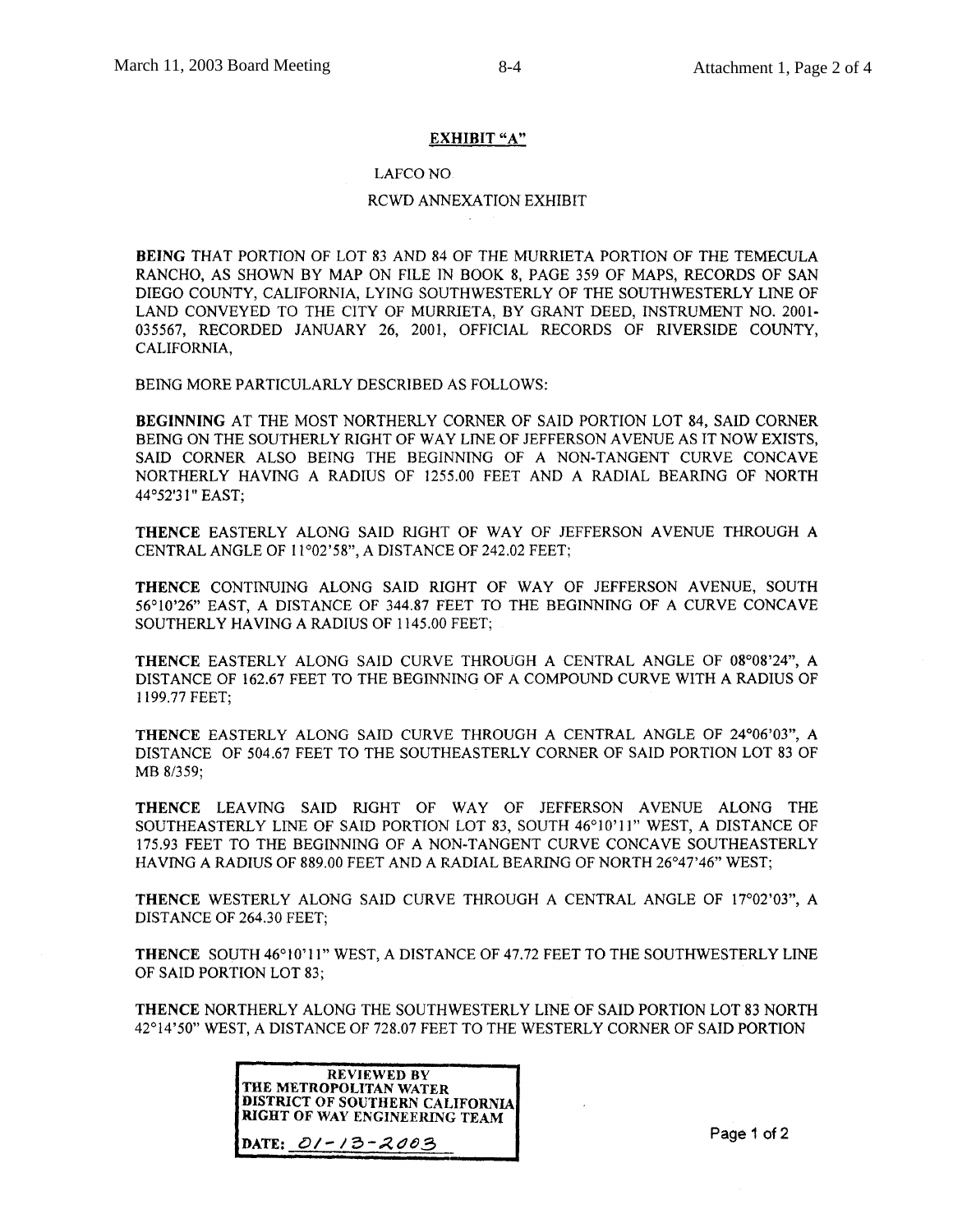#### **EXHIBIT "A"**

LOT 83, SAID CORNER ALSO BEING A POINT ON THE CENTERLINE OF ELM STREET AS IT **NOW EXISTS;** 

THENCE CONTINUING ALONG THE SOUTHWESTERLY LINE OF SAID PORTION LOT 84 NORTH 42°12'08" WEST, A DISTANCE OF 477.91 FEET TO THE NORTHWESTERLY CORNER OF **SAID PORTION LOT 84:** 

THENCE ALONG THE NORTHWESTERLY LINE OF SAID PORTION LOT 84 NORTH 47°42'37" EAST, A DISTANCE OF 393.11 FEET TO THE POINT OF BEGINNING.

THE ABOVE DESCRIBED PARCEL OF LAND CONTAINS 13.72 ACRES, MORE OR LESS.

DENNIS W. JANDA, PI

EXP. 12/31/06

DATE:  $12$   $DE$ 

REVIEWED BY<br>THE METROPOLITAN WATER **DISTRICT OF SOUTHERN CALIFORNIA** RIGHT OF WAY ENGINEERING TEAM DATE:  $Q/-/3 - 2003$ 

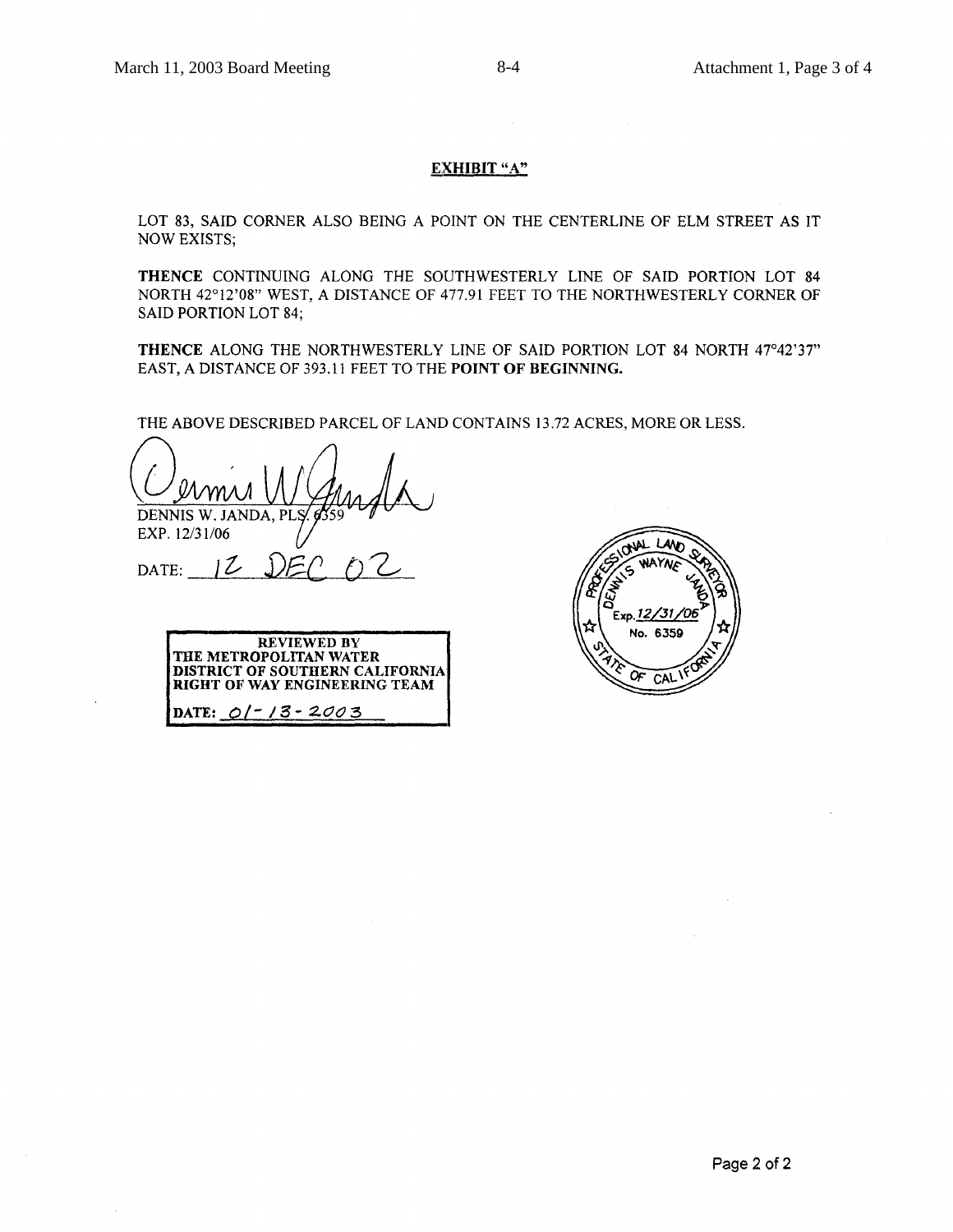March 11, 2003 Board Meeting 8-4 8-4 Attachment 1, Page 4 of 4

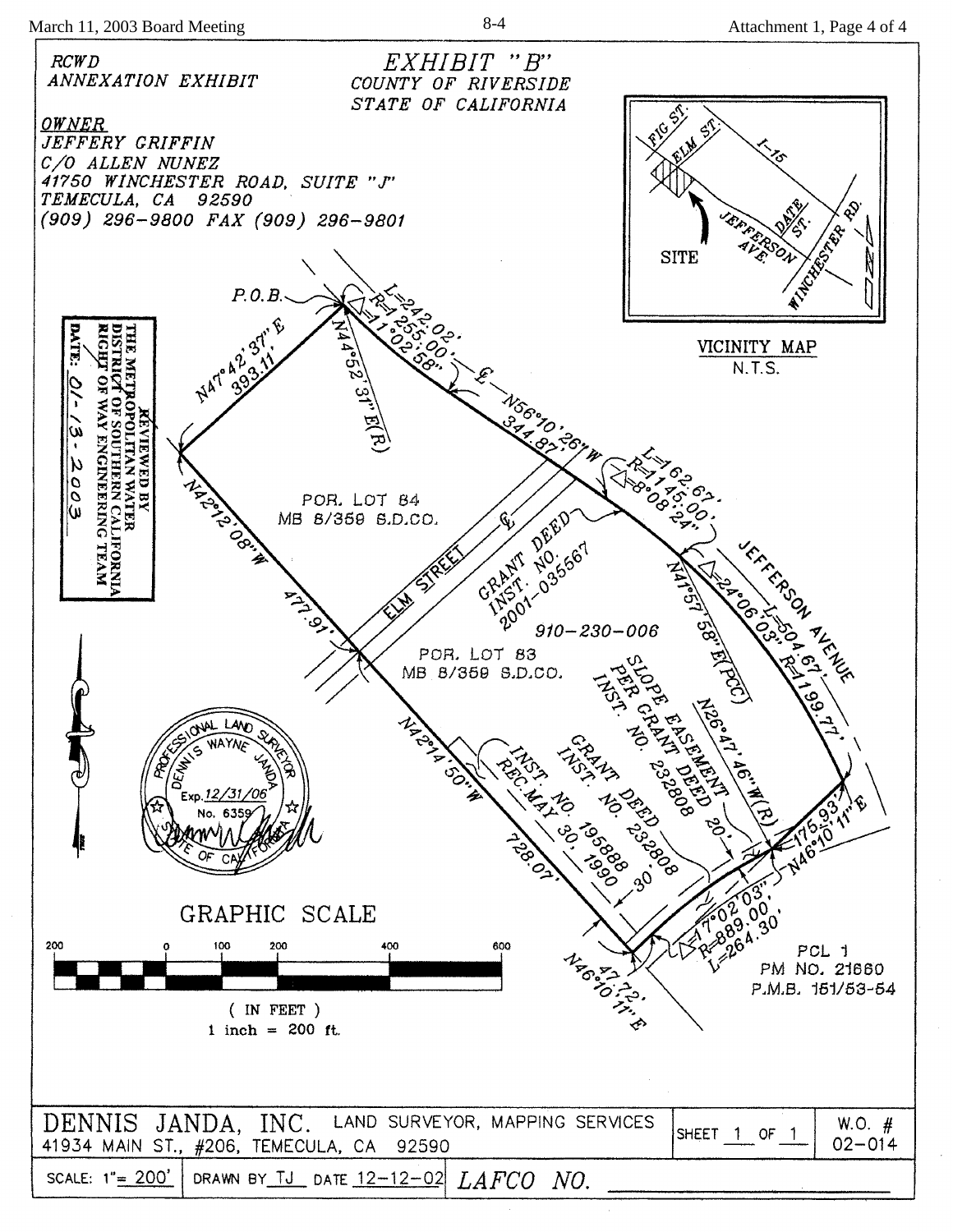# PLAN FOR IMPLEMENTING WATER EFFICIENCY GUIDELINES **ANNEXATION NO. 73** (MAUDELENE DUTTON TRUST / ROBERT V. ERDTSIECK) TO EASTERN MUNICIPAL WATER DISTRICT, RANCHO CALIFORNIA WATER DISTRICT, **AND** METROPOLITAN WATER DISTRICT OF SOUTHERN CALIFORNIA

## **General Description of Annexing Area**

The area proposed for annexation is within the boundaries of the City of Murrieta and the water service area of Rancho California Water District (RCWD). The area consists of approximately fifteen (15) acres of undeveloped, industrial property. The site location is southwest of the intersection of Jefferson Avenue and Elm Street.

# **Description**

Maudelene Dutton Trust/Robert V. Erdtsieck is planning to develop this vacant site into a small industrial/commercial center. The City of Murrieta will review the development plans for this project. It is anticipated that development will occur within the next two  $(2)$  to five  $(5)$  years.

## **Annual Water Use**

The projected total average water demand in the annexation area for the proposed use is 30,000 gallons per day (GPD) or 33 acre-feet per year (AFY). The annexation area will receive water from Metropolitan Water District of Southern California (MWD) via a Rancho California Water District/Eastern Municipal Water District (EMWD)/MWD connection. Of this area's water demand, 100% will be served by RCWD from imported supplies of MWD. Incorporating various conservation measures discussed below in the Best Management Practices will minimize the demands on MWD.

# Peak Water Use

The projected maximum water demand in the annexation area is estimated to be about 75,000 GPD, based on a peaking factor of 2.5 times the average daily demand. The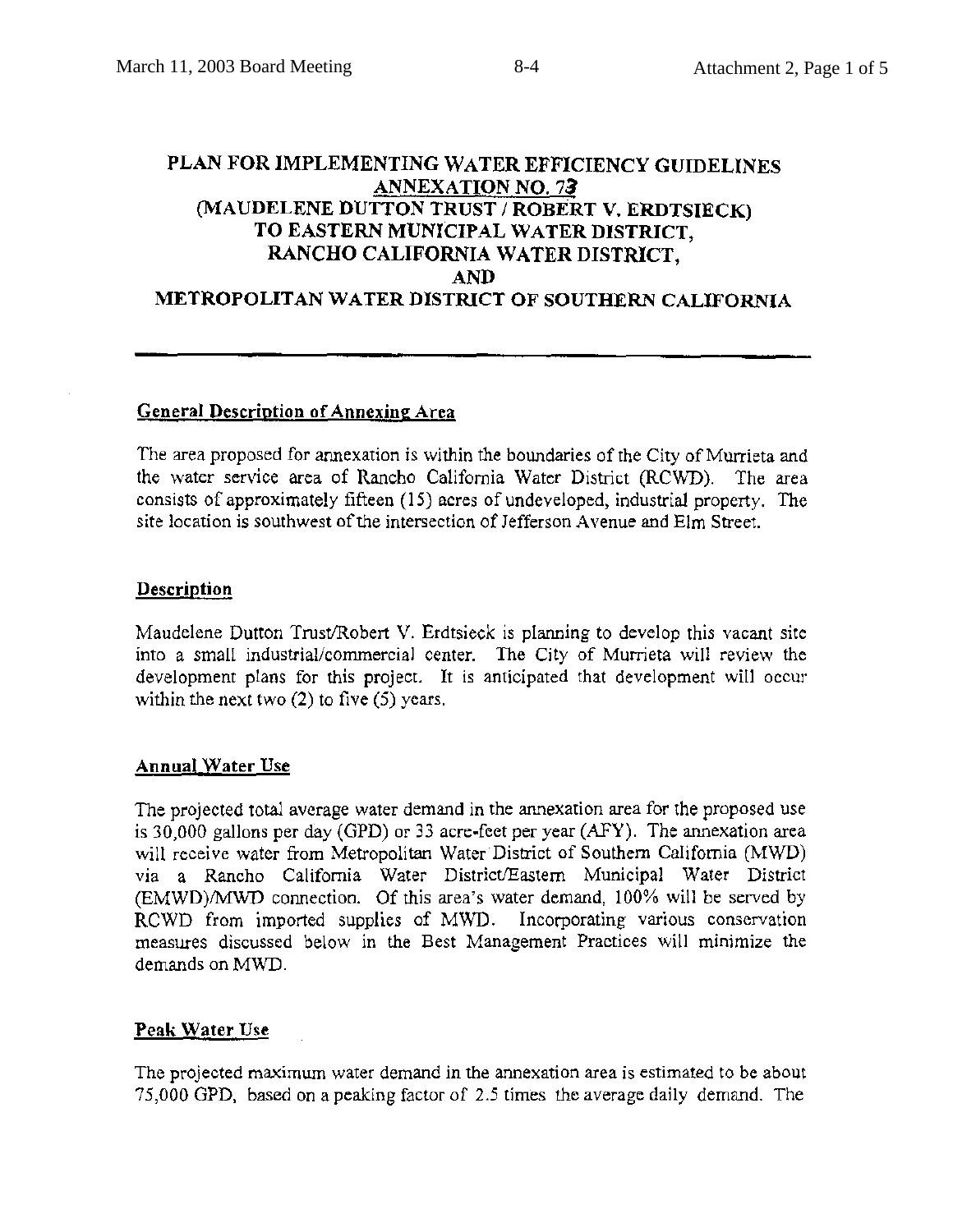maximum demand on MWD will be minimized with the operation of local storage facilities to lessen the peaking on MV/D facilities.

#### **Recycled Wastewater**

EMWD has an aggressive program to promote the use of recycled water. At the present time, about 32,000 AFY of recycled water is sold for agricultural, landscaping, and golf course irrigation. Additional uses are planned as the recycled water distribution system is expanded. EMWD has adopted a water-recycling program (Ordinance 68) designed to expand the use of recycled water. One salient part of the ordinance requires, to the extent practical, the use of recycled water for greenbelt irrigation, agricultural irrigation, industrial processes, commercial uses, landscape or recreation impoundments, wildlife habitat, and groundwater recharge. EMWD has a full-time staff dedicated to provide technical support in promoting the use of these supplies.

RCWD has adopted a recycled water master plan for the utilization of recycled water for the benefit of RCWD and to minimize dependence upon imported supplies. At the present time, about 2,700 AFY of recycled water is sold for agricultural, commercial, landscaping, and golf course irrigation. Additional uses are planned as more recycled water becomes available and the recycled water distribution system is expanded. California State Codes and RCWD's water conservation resolution promote the use of recycled water wherever possible. During drought situations, the use of potable water may be restricted or even disallowed. By the use of recycled water, these restrictions may be eliminated. RCWD has taken a very proactive approach for the use of recycled water to a point that RCWD may contribute financially to installing new systems or retrofitting existing systems (particularly for schools and city governments) in order to promote recycled water use.

RCWD has an existing recycled waterline within Adams Avenue approximately 1,300 feet from the southwest boundary of this development along Elm Street. As a condition for annexation, this existing recycled water pipeline shall be extended to service the subject property. Landscaped areas exceeding one acre will be irrigated with recycled water or other non-potable supplies when available. If applicable, and to the extent practicable, recycled wastewater or other non-potable supplies will be used for industrial processes. If such supplies do not presently exist, a dual distribution system shall be constructed to accommodate such supplies when they become available.

#### **Best Management Practices**

Water conservation is a long-term goal for EMWD. EMWD's water conservation programs encourage and support the efficient use of water resources by maximizing local resources, minimizing reliance on imported water, and promoting efficient water management practices. At least one model home constructed in each new development within the annexed area will demonstrate a water conserving landscape. EMWD's water conservation programs draws on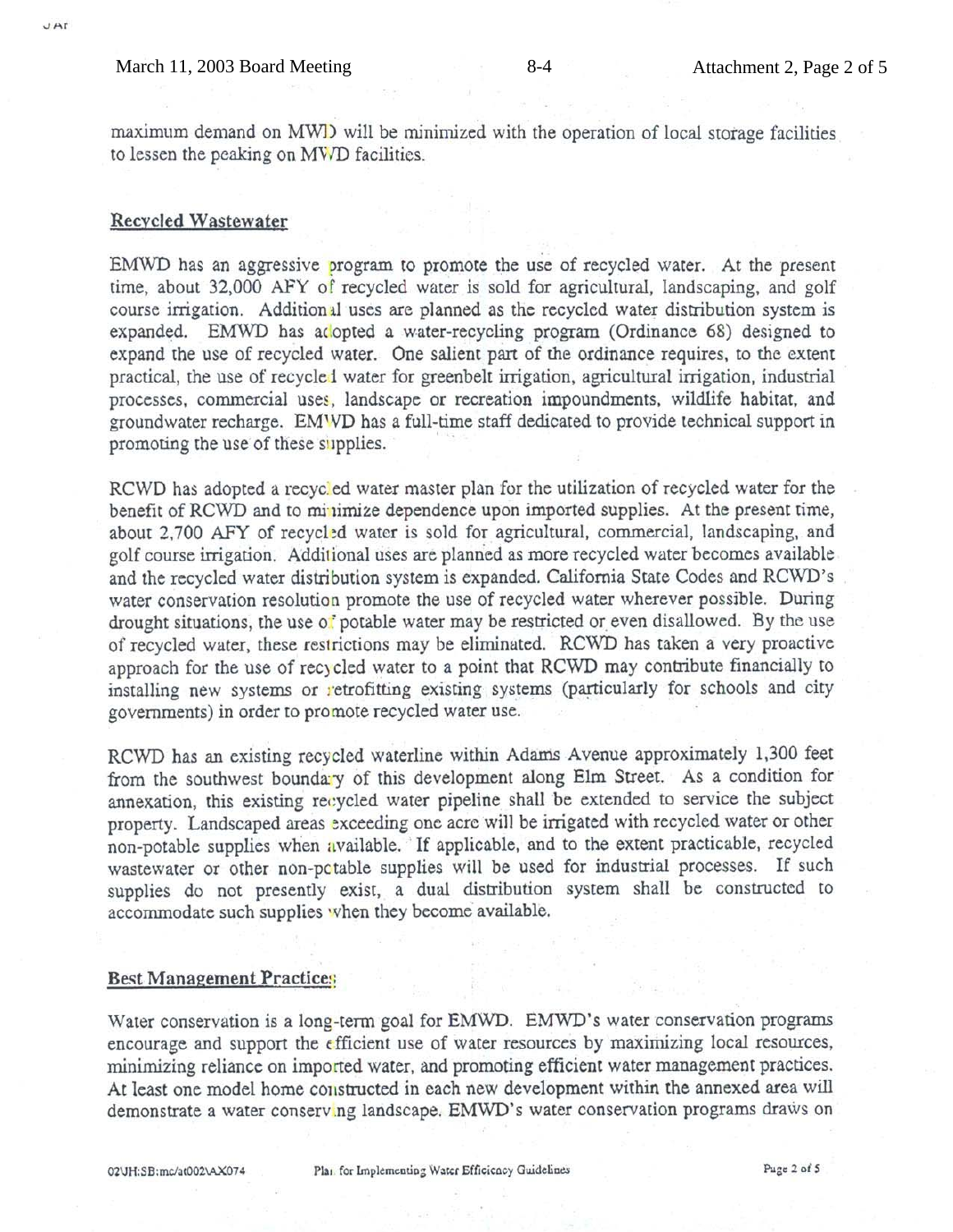support from several areas. EMWD's Water Conservation staff provides high visibility in the community in providing customer assistance, home evaluations, participation at local community festivals and educational landscaping seminars/workshops. Home conservation kits and literature, including periodic bill stuffers are also provided. EMWD's Education Program, whose goal is to foster understanding of water and wastewater issues and to promote wise water use among the future leaders of our community impacted over 45,000 students in grades K-12 last year. A Community Relations staff incorporates conservation messages in press releases, speeches and other customer messages. EMWD also has an active landscape demonstration program and provides financial support for the local Resource Conservation District in making efficient evaluations available for commercial and agricultural customers.

EMWD is a signatory to the Memorandum of Understanding Regarding Urban Water Conservation in California, an agreement formulated in cooperation with the State Department of Water Resources and the State Water Conservation Coalition. As a signatory, EMWD has, as manifested in the attached list of "Completed Programs," and will continue to, implement water conservation measures referred to as Best Management Practices, or BMPs. To the extent practicable to do so and within the limits of the authority and jurisdiction, EMWD intends to comply with the BMPs attached hereto as Exhibit A, as a part of its continuing water conservation efforts.

Water conservation is an integral component in RCWD's Water Facilities Master Plan. RCWD's water conservation programs promote the efficient use of water resources by maximizing the use of local sources, but not beyond their safe yield, minimizing reliance on imported water, requiring the use of recycled water were feasible and promoting efficient water management practices. RCWD's Public Relations staff is very active in the community in the promotion of water conservation practices. The staff participates by providing customer assistance, attending local public events, and holding educational workshops and seminars. A valuable tool that staff organizes is an Education Program with the local school districts, which fosters a water-wise understanding with the young citizens of our community.

RCWD has participated in a low-usage toilet replacement program and makes available to the public home conservation kits and literature promoting water conservation. The RCWD office site utilizes recycled water for irrigation. Site landscaping is drought-tolerant and provides the public with a visualization of native drought-resistant plants.

## **Interruption of Service**

EMWD and RCWD can sustain a seven-day interruption of service from MWD with the efficient use of local storage, groundwater well production, and enacting water conservation measures in times of need.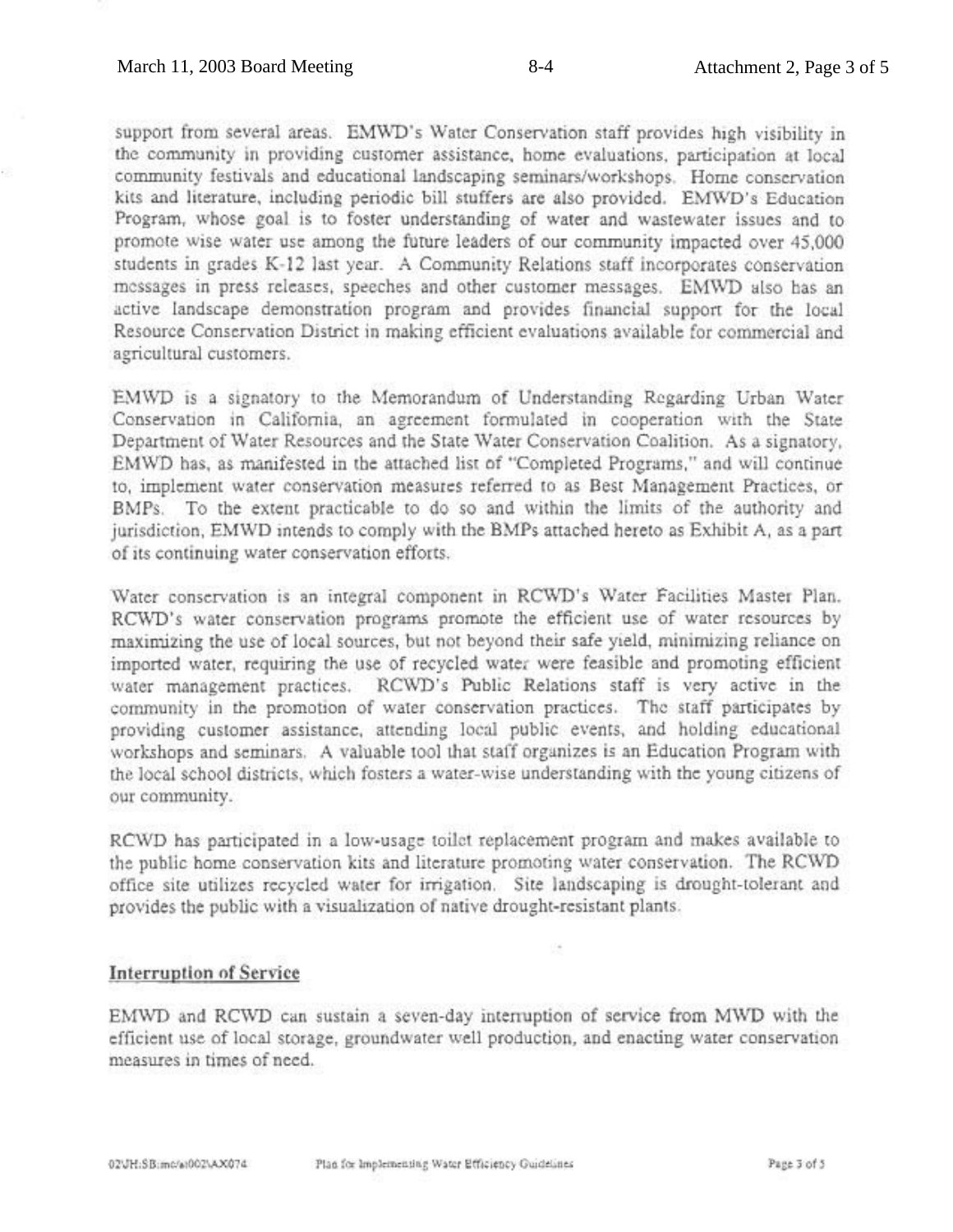# Compliance

To the extent practicable, the following agencies and property owners will assure compliance with the provisions of MWD's Water Use Efficiency Guidelines as indicated in MWD's Administrative Code Section 3107 and shall report to MWD regarding such compliance.

# **EASTERN MUNICIPAL WATER DISTRICT**

By: Anthony J. Pack, General Manager

Date:  $1/10/23$ , 2003

# RANCHO CALIFORNIA WATER DISTRICT

Bv: John Hennigar, General Manager

Date: .2002

# MAUDELENE DUTTON TRUST / ROBERT V. ERDTSIECK

Bv: (Signature)

 $5 - 02$ , 2002 Date:

(Please Print Name)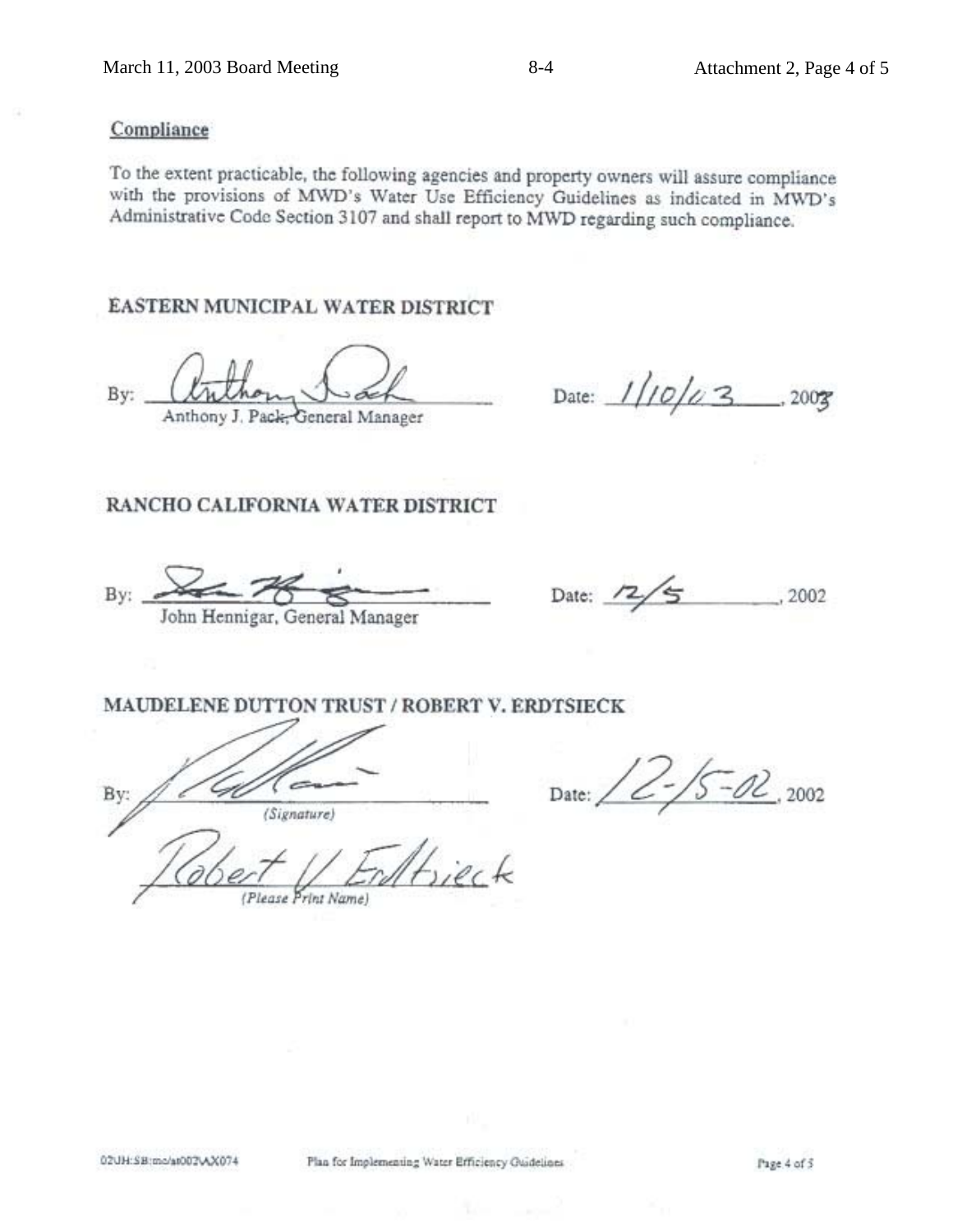# ATTACHMENT "A"

# URBAN CONSERVATION BEST MANAGEMENT PRACTICES

- Water Survey Programs for Single-Family Residential and Multi-Family Residential 1. Customers.
- Residential Plumbing Retrofit  $2.$
- 3. System Water Audits, Leak Detection, and Repair
- Metering and Commodity Rates for all New Connections and Retrofit of Existing  $4.$ Connections
	- $\overline{5}$ . Large Landscape Conservation Programs and Incentives
	- High-Efficiency Washing Machine Rebate Programs 6.
	- Public Information Programs  $\tau$ .
	- 8. School Education programs
	- 9. Conservation Programs for Commercial, Industrial, and Institutional Accounts
	- Wholesale Agency Assistance Programs 10.
	- $11.$ Conservation Pricing
	- Conservation Coordinator 12.
	- Water Waste Prohibition  $13.$
	- Residential Ultra Low Flow Toilet Replacement Programs  $14.$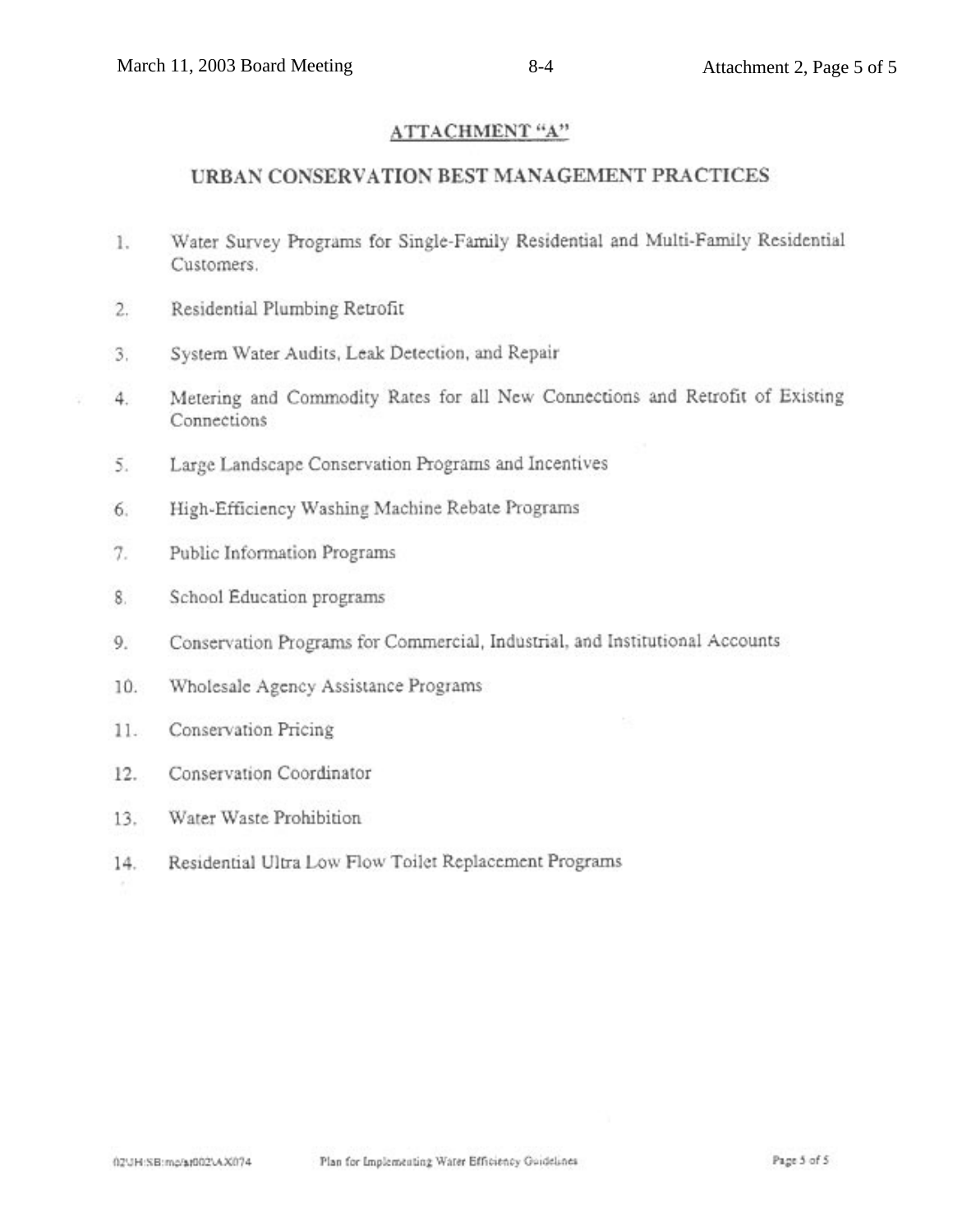#### **RESOLUTION**

#### RESOLUTION OF THE BOARD OF DIRECTORS OF THE METROPOLITAN WATER DISTRICT OF SOUTHERN CALIFORNIA GIVING NOTICE OF INTENTION TO IMPOSE WATER STANDBY CHARGES CONTINGENT UPON ANNEXATION

 WHEREAS, at the meeting of the Board of Directors ("Board") of The Metropolitan Water District of Southern California ("Metropolitan") on December 14, 1993, the Board approved the rate structure and additional revenue sources described in the board letter on the Financial Structure Study, dated December 1, 1993, including a readiness-to-serve charge;

 WHEREAS, pursuant to § 134.5 of the Metropolitan Water District Act (the "Act"), a readiness-to-serve charge may be collected as an availability service charge from the member public agencies within Metropolitan, or may be imposed as a water standby charge against individual parcels within Metropolitan;

 WHEREAS, under the Act, the water standby charge may be imposed on each acre of land or each parcel of land less than an acre within Metropolitan to which water is made available for any purpose by Metropolitan, whether the water is actually used or not;

 WHEREAS, certain member public agencies of Metropolitan including Eastern Municipal Water District ("Eastern") have requested the option to provide collection of all or a portion of their readiness-to-serve charge obligation through a Metropolitan water standby charge imposed on parcels within those member agencies;

 WHEREAS, the owner of the parcel identified in the attached Engineer's Report, dated December 2002 (the "Engineer's Report") has applied for annexation into Eastern and Metropolitan;

 WHEREAS, upon annexation, Metropolitan water will be available to such properties and such parcels will receive the benefit of the projects provided in part with proceeds of Metropolitan water standby charges, as described in the Engineer's Report; and

 WHEREAS, Eastern has requested that Metropolitan impose water standby charges on such properties at the rate specified in the Engineer's Report and provided herein, following annexation of such properties into Metropolitan;

 NOW THEREFORE, the Board of Directors of The Metropolitan Water District of Southern California does hereby resolve, determine and order as follows:

**Section 1.** That notice is hereby given to the public and to each member public agency of The Metropolitan Water District of Southern California of the intention of Metropolitan's Board to consider and take action at its meeting to be held on April 8, 2003, or such other date as the Board shall determine, on the Chief Executive Officer's (CEO) recommendation to impose a water standby charge for fiscal year 2002/03 on the properties described in the Engineer's Report attached hereto as Attachment "A" and incorporated herein by reference. A registered professional engineer certified by the state of California prepared the Engineer's Report.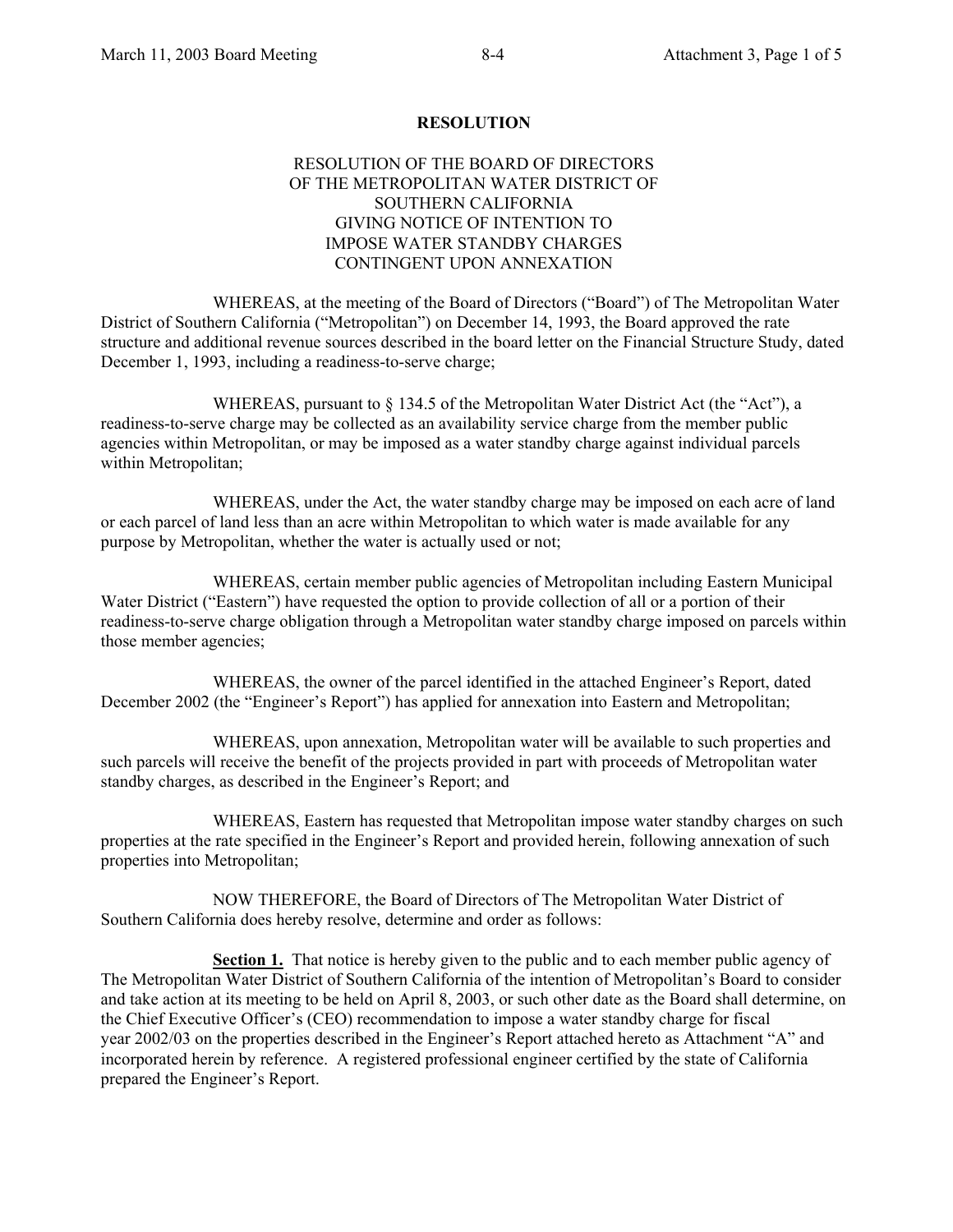**Section 2**. That the proposed water standby charge per acre of land, or per parcel of land less than an acre, as shown in the Engineer's Report, shall be \$6.94, which is equal to the amount of Metropolitan's existing standby charge on other properties located within the territory of Eastern. The Engineer's Report separates the special benefits from the general benefits and identifies each of the parcels on which a special benefit is conferred. No charge on any parcel shall exceed the reasonable cost of the proportional special benefit conferred on that parcel.

**Section 3**. That the proposed water standby charge, if imposed following completion of the proposed 73rd Fringe Area Annexation, shall be collected on the tax rolls, together with the *ad valorem* property taxes which are levied by Metropolitan for the payment of pre-1978 voter-approved indebtedness, or at Metropolitan's election may be billed directly to the property owners. Any amounts so collected shall be applied as a credit against Eastern's obligation to pay its readiness-to-serve charge. After such member agency's readiness-to-serve charge allocation is fully satisfied, any additional collections shall be credited to other outstanding obligations of such member agency to Metropolitan or future readiness-to-serve obligations of such agency.

**Section 4**. That the Executive Secretary is hereby directed to provide written notice of the proposed water standby charge by mail to the record owner of each property identified in the Engineer's Report not less than 45 days prior to the date of the public hearing identified in Section 5. Each notice shall be given in accordance with the requirements of Article XIII D, Section 4, of the California Constitution, and shall be in a form approved by the General Counsel. Each notice shall include an assessment ballot whereby the owner may indicate his or her name, reasonable identification of his or her parcel, and his or her support for or opposition to the proposed water standby charge. Each notice shall also include a description of the procedures for the completion, return and tabulation of ballots, which shall be in a form approved by the General Counsel.

**Section 5.** That the Board will meet in regular session at its meeting on April 8, 2003, or such other date as the Board shall determine, to hold a public protest hearing at which interested parties may present their views regarding the proposed water standby charges and the Engineer's Report. All written protests and comments presented at the hearings or received by the Executive Secretary on or before the conclusion of the public hearing which contain a description sufficient to identify the land owned by the landowners will be given due consideration by the Board before its final action on the proposed water standby charge, and all assessment ballots will be tabulated. If, upon the conclusion of the hearing, ballots submitted in opposition to the water standby charge (weighted according to the proportionate financial obligation of the affected property) exceed the ballots submitted in favor of the water standby charge, the water standby charge shall not be imposed.

**Section 6.** That imposition of the proposed water standby charges, if authorized by the Board following the public protest hearing, will be contingent upon completion of the concurrent annexation of 73rd Fringe Area Annexation to Metropolitan and Eastern. If water standby charges are approved and such annexation is not completed in time to permit imposition of standby charges for fiscal year 2002/03, Metropolitan may levy standby charges at the rate stated in this resolution beginning in a subsequent fiscal year.

**Section 7.** That in the event that the water standby charge, or any portion thereof, is determined to be an unauthorized or invalid fee, charge or assessment by a final judgment in any proceeding at law or in equity, which judgment is not subject to appeal, or if the collection of the water standby charge shall be permanently enjoined and appeals of such injunction have been declined or exhausted, or if Metropolitan shall determine to rescind or revoke the water standby charge, then no further standby charge shall be collected within the territory described in the Engineer's Report and Eastern shall pay its readiness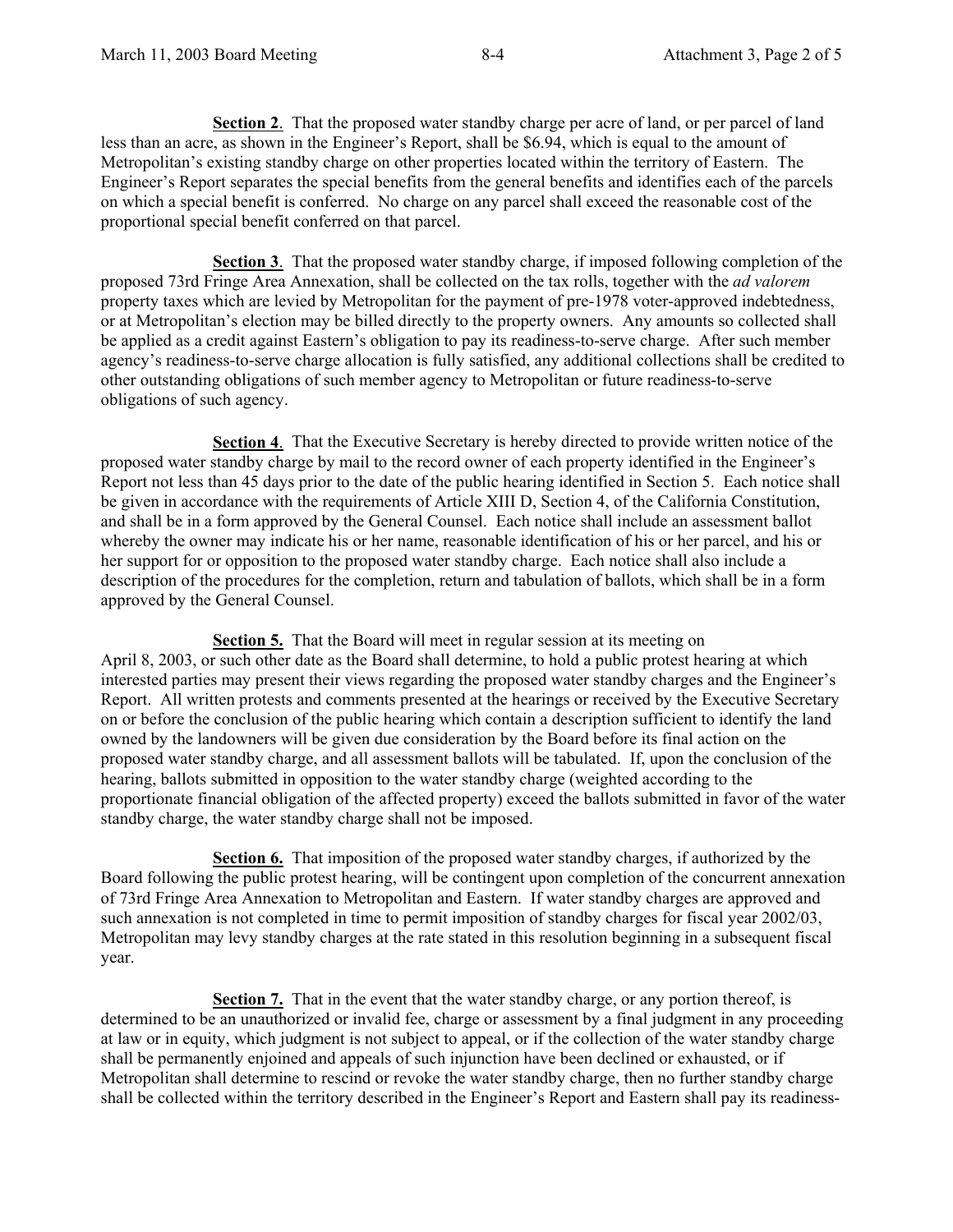to-serve charge obligation to Metropolitan in full, as if imposition of such water standby charges had never been sought.

**Section 8.** That this Board finds that the intention to adopt proposed water standby charges provided in this Resolution is not defined as a project under the provisions of the California Environmental Quality Act (CEQA) and the State CEQA Guidelines, because it involves the creation of government funding mechanisms or other government fiscal activities which do not involve any commitment to any specific project which may result in a potentially significant physical impact on the environment (Section 15378 (b)(4) of the State CEQA Guidelines). In addition, where it can be seen with certainty that there is no possibility that the proposed action in question may have a significant effect on the environment, the proposed action is not subject to CEQA (Section 15061(b)(3) of the State CEQA Guidelines). Prior to formal approval of the annexation and water standby charges from the Board, CEQA documentation will be prepared by the Lead Agency and processed in accordance with CEQA and the State CEQA Guidelines. As the Responsible Agency, Metropolitan's Board will then review and consider the CEQA documentation before taking action.

**Section 9.** That the CEO is hereby authorized and directed to take all necessary actions to satisfy relevant statutes requiring notice by mailing or by publication.

 I HEREBY CERTIFY that the foregoing is a full, true and correct copy of a resolution adopted by the Board of Directors of The Metropolitan Water District of Southern California, at its meeting held on March 11, 2003.

> Executive Secretary The Metropolitan Water District of Southern California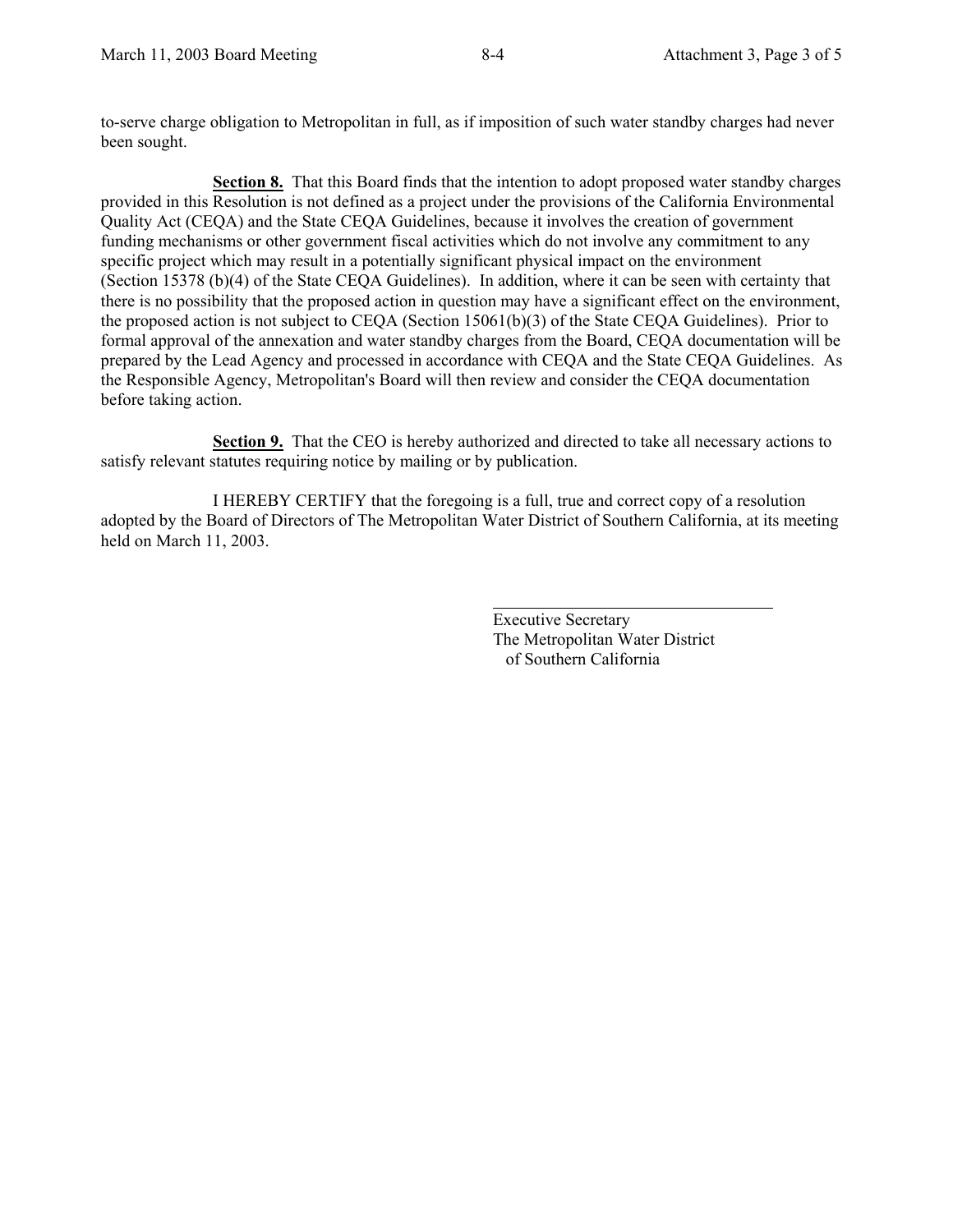#### **Attachment to Resolution of Intention to Impose Standby Charges**

#### **THE METROPOLITAN WATER DISTRICT OF SOUTHERN CALIFORNIA**

#### **ENGINEER'S REPORT**

**Supplement I** 

#### **PROPOSED PROGRAM TO LEVY STANDBY CHARGES,**

#### **EASTERN MUNICIPAL WATER DISTRICT**

# **73rd FRINGE AREA ANNEXATION**

**December 2002** 

#### **BACKGROUND**

This report is a supplement to the Metropolitan Water District of Southern California (Metropolitan) Engineer's Report for the Program to Levy Readiness-To-Serve Charge, Including Local Option for Standby Charge during fiscal year 2002/03, dated December 2001, adopted by Metropolitan's Board on March 12, 2002 (Engineer's Report). A copy of the Engineer's Report is on file with the Board Secretary. Metropolitan collects a readinessto-serve charge (RTS) as an availability of service charge from the member public agencies. Member public agencies may request that Metropolitan collect a portion of their RTS obligation through Metropolitan's water standby charge. This Supplement to the Engineer's Report satisfies the requirements of Proposition 218, the "Right to Vote on Taxes Act", approved by California voters November 5, 1996, which classifies standby charges as assessments on newly annexed properties.

#### **DESCRIPTION OF ANNEXING AREA**

The Eastern Municipal Water District (Eastern) has requested that Metropolitan collect all or a portion of its RTS obligation through a Metropolitan water standby charge imposed on parcels within Eastern's service area boundary. The owners of property constituting proposed  $73<sup>rd</sup>$  Fringe Area Annexation have applied for annexation into Eastern. Once the territory is annexed, Metropolitan water will be available to these parcels and these parcels will receive the benefit of the projects funded in part by Metropolitan water standby charges, as described in the Engineer's Report. Eastern has requested that Metropolitan impose water standby charges on these properties at the rate specified in the Engineer's Report, following annexation of these properties into Metropolitan.

#### **COST BENEFIT OF THE ANNEXING AREA**

The properties identified in this report have applied for annexation into Metropolitan. Consent by the property owners to Metropolitan's levying of an annual water standby charge in the amount of \$6.94 per acre, or \$6.94 per parcel of less than one acre, is a condition to annexation of these properties into Eastern and Metropolitan.

The following table lists the parcels included in the 73<sup>rd</sup> Fringe Area Annexation and the proposed water standby charge for fiscal year 2002/03.